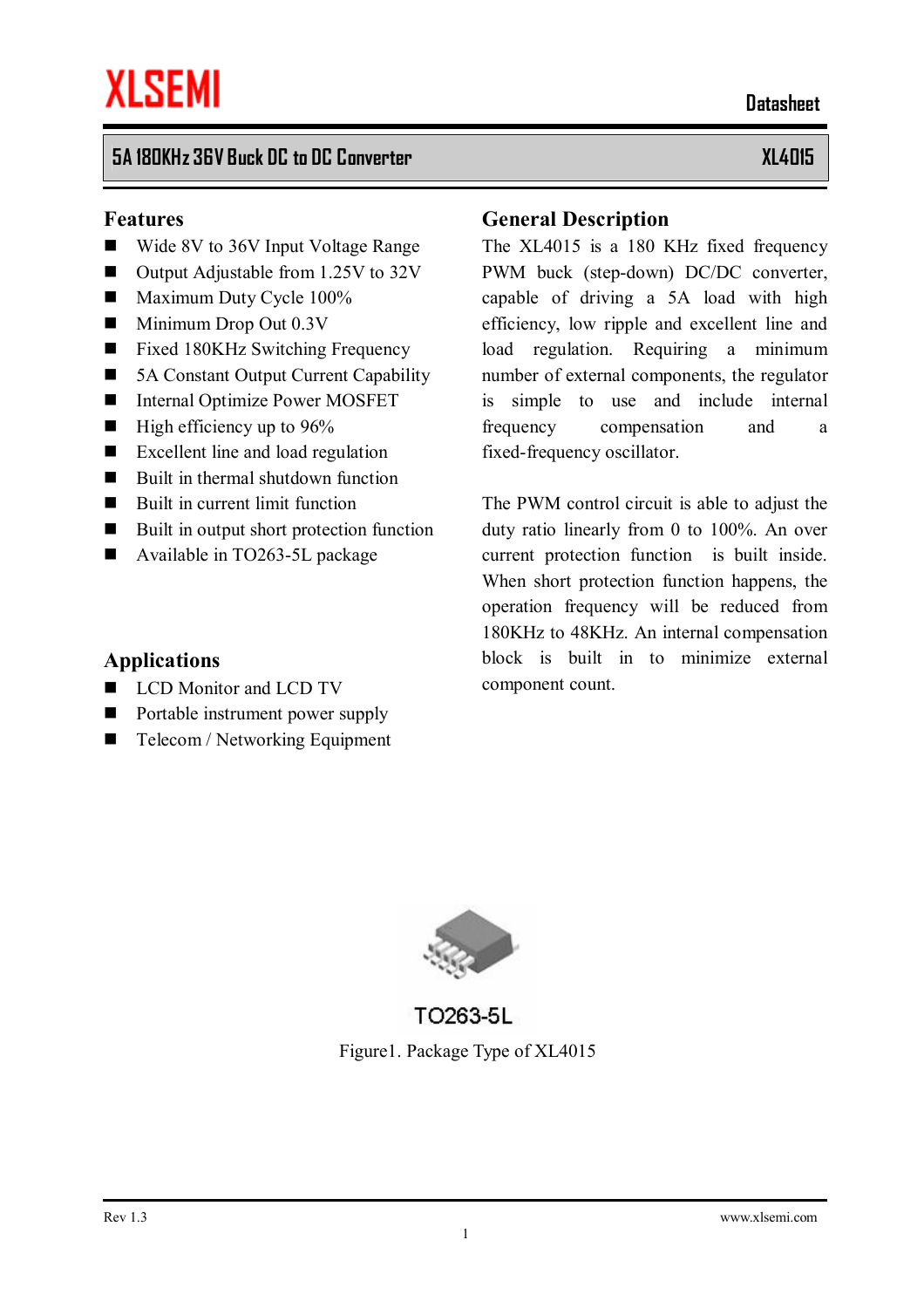

## **5A 180KHz 36V Buck DC to DC Converter XL4015**

## **Pin Configurations**



### Figure2. Pin Configuration of XL4015 (Top View)

Table 1 Pin Description

| <b>Pin Number</b> | <b>Pin Name</b> | <b>Description</b>                                                                                                                                                                                                      |
|-------------------|-----------------|-------------------------------------------------------------------------------------------------------------------------------------------------------------------------------------------------------------------------|
|                   | <b>GND</b>      | Ground Pin. Care must be taken in layout. This pin should be<br>placed outside of the Schottky Diode to output capacitor<br>ground path to prevent switching current spikes from inducing<br>voltage noise into XL4015. |
| 2                 | <b>FB</b>       | Feedback Pin (FB). Through an external resistor divider<br>network, FB senses the output voltage and regulates it. The<br>feedback threshold voltage is 1.25V.                                                          |
| 3                 | <b>SW</b>       | Power Switch Output Pin (SW). SW is the switch node that<br>supplies power to the output.                                                                                                                               |
| 4                 | <b>VC</b>       | Internal Voltage Regulator Bypass Capacity. In typical system<br>application, The VC pin connect a 1uf capacity to VIN.                                                                                                 |
| 5                 | VIN             | Supply Voltage Input Pin. XL4015 operates from a 8V to 36V<br>DC voltage. Bypass Vin to GND with a suitably large<br>capacitor to eliminate noise on the input.                                                         |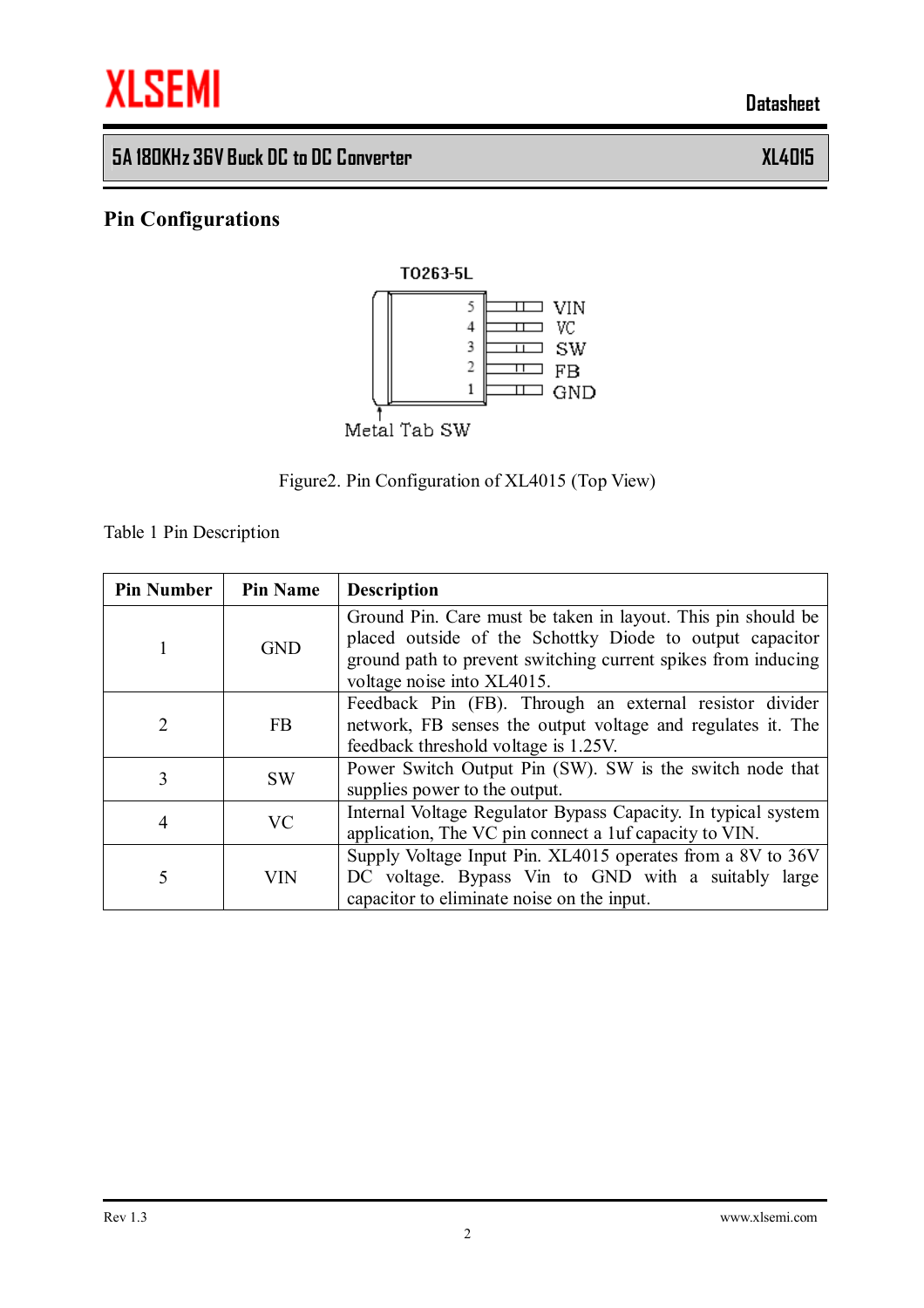# **XLSEMI**

 **Datasheet**

# **5A 180KHz 36V Buck DC to DC Converter XL4015**

#### **Function Block**



Figure3. Function Block Diagram of XL4015

## **Typical Application Circuit**



Figure4. XL4015 Typical Application Circuit (VIN=8V~36V, VOUT=5V/5A)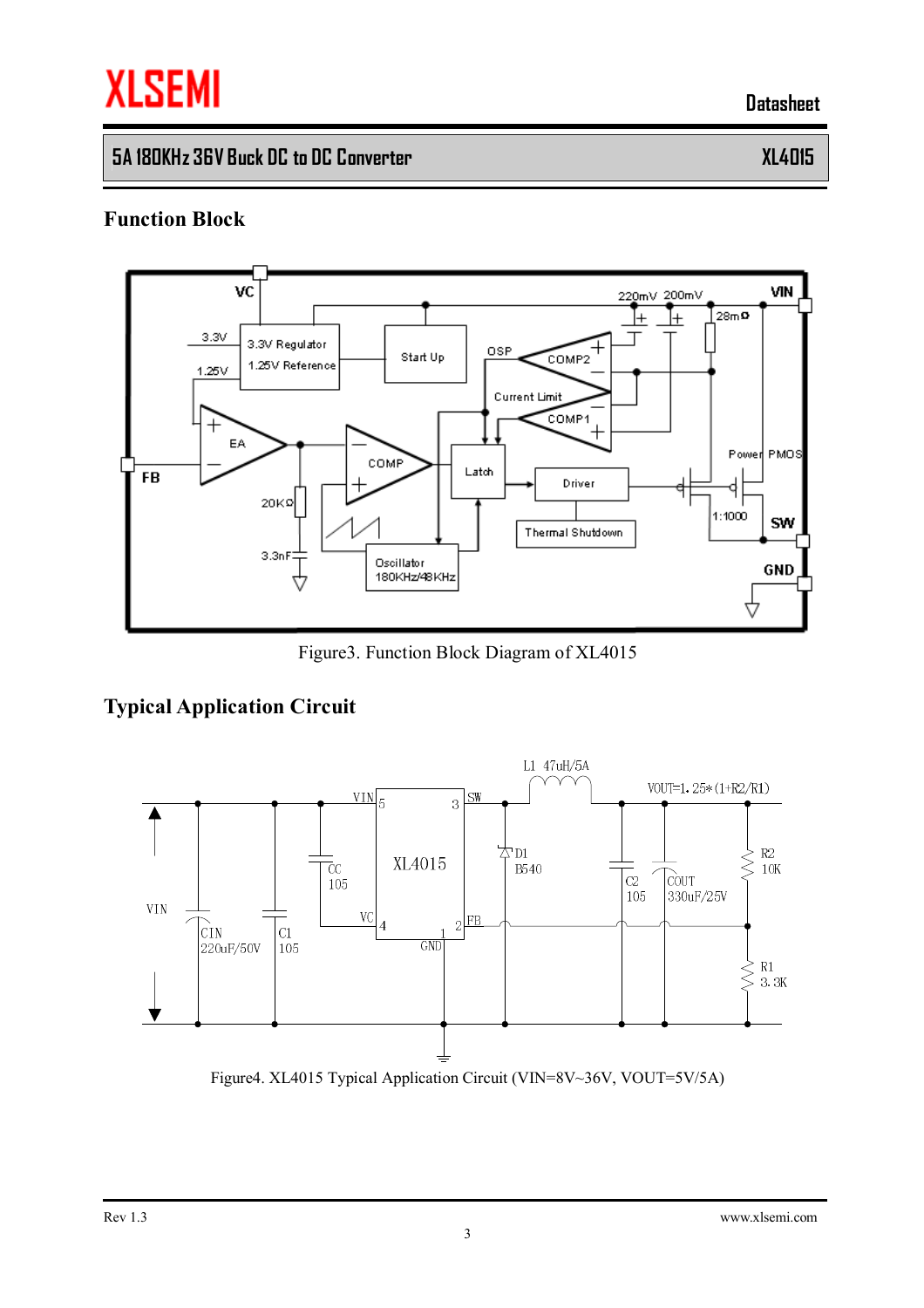## **5A 180KHz 36V Buck DC to DC Converter XL4015**

#### **Ordering Information**

| <b>Order Information</b> | Marking ID | Package Type | Packing Type Supplied As |
|--------------------------|------------|--------------|--------------------------|
| XL4015E1                 | XL4015E1   | TO263-5L     | 800 Units on Tape & Reel |

XLSEMI Pb-free products, as designated with "E1" suffix in the par number, are RoHS compliant.

#### **Absolute Maximum Ratings(Note1)**

| <b>Parameter</b>                             | <b>Symbol</b> | Value              | Unit          |
|----------------------------------------------|---------------|--------------------|---------------|
| Input Voltage                                | Vin           | $-0.3$ to 40       | V             |
| Feedback Pin Voltage                         | $V_{FB}$      | $-0.3$ to Vin      | V             |
| <b>Output Switch Pin Voltage</b>             | $V_{Output}$  | $-0.3$ to Vin      | V             |
| Power Dissipation                            | $P_D$         | Internally limited | mW            |
| Thermal Resistance (TO263-5L)                |               | 30                 | $\rm ^{o}C/W$ |
| (Junction to Ambient, No Heatsink, Free Air) | $R_{JA}$      |                    |               |
| <b>Operating Junction Temperature</b>        | $T_{J}$       | $-40$ to 125       | $\rm ^{o}C$   |
| <b>Storage Temperature</b>                   | $T_{\rm STG}$ | $-65$ to 150       | $\rm ^{o}C$   |
| Lead Temperature (Soldering, 10 sec)         | $T_{LEAD}$    | 260                | $\rm ^{o}C$   |
| ESD (HBM)                                    |               | >2000              | V             |

**Note1:** Stresses greater than those listed under Maximum Ratings may cause permanent damage to the device. This is a stress rating only and functional operation of the device at these or any other conditions above those indicated in the operation is not implied. Exposure to absolute maximum rating conditions for extended periods may affect reliability.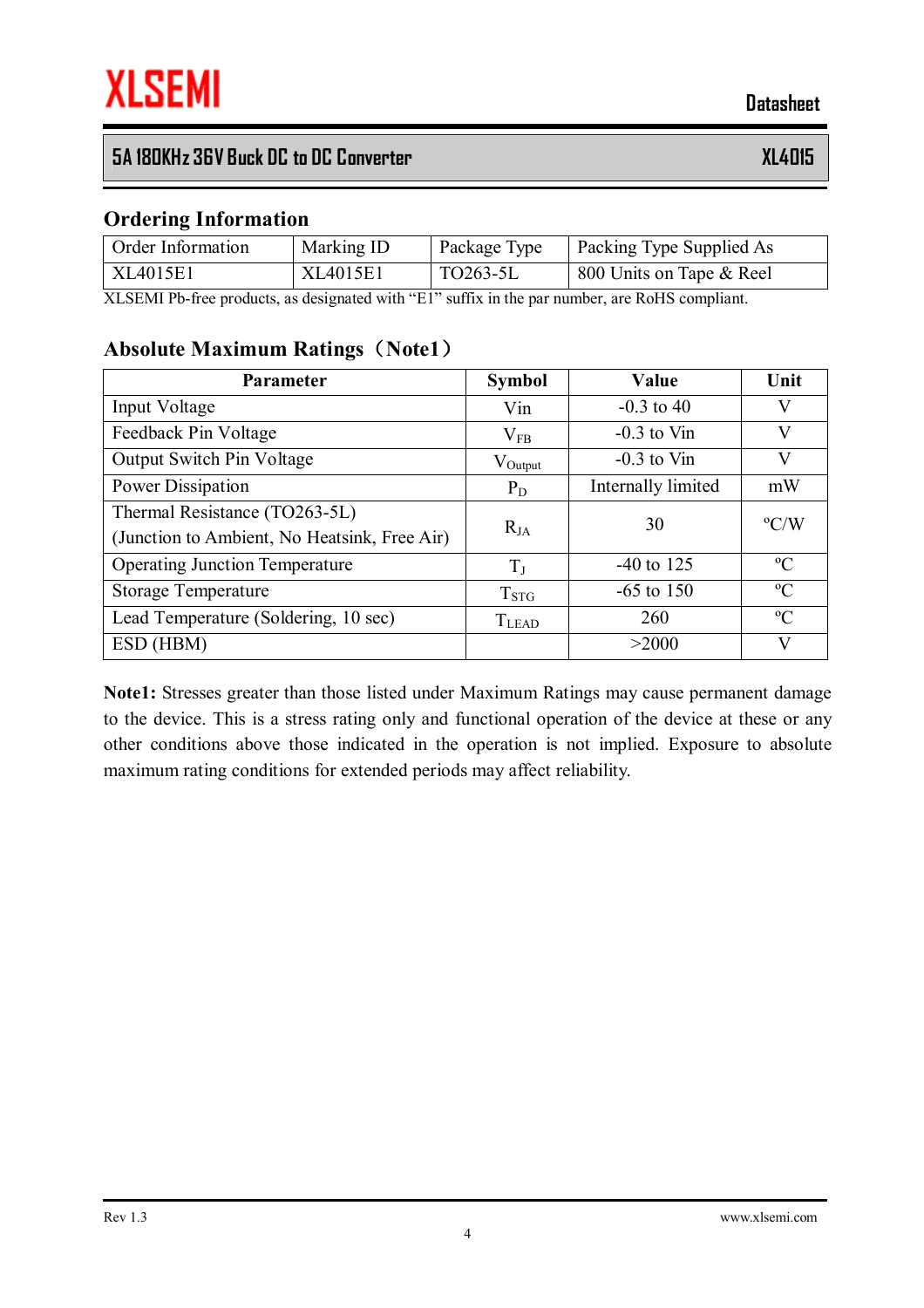## **5A 180KHz 36V Buck DC to DC Converter XL4015**

#### **XL4015 Electrical Characteristics**

 $T_a = 25 \degree C$ ; unless otherwise specified.

| <b>Symbol</b>                          | <b>Parameter</b>    | <b>Test Condition</b>                                | Min.  | Typ. | Max.  | Unit |  |  |
|----------------------------------------|---------------------|------------------------------------------------------|-------|------|-------|------|--|--|
| System parameters test circuit figure4 |                     |                                                      |       |      |       |      |  |  |
| <b>VFB</b>                             | Feedback<br>Voltage | $V$ in = 8V to 40V, Vout=5V<br>Iload= $0.5A$ to $5A$ | 1.225 | 1.25 | 1.275 |      |  |  |
| Efficiency                             |                     | $Vin=12V$ , Vout=5V<br>$Iout=5A$                     |       | 87   |       | $\%$ |  |  |
| Efficiency                             | ŋ                   | $Vin=24V$ , $Vout=12V$<br>$Iout=4A$                  |       | 93   |       | $\%$ |  |  |

#### **Electrical Characteristics (DC Parameters)**

Vin = 12V, GND=0V, Vin & GND parallel connect a 220uf/50V capacitor; Iout=500mA,  $T_a$  = 25℃; the others floating unless otherwise specified.

| <b>Parameters</b>             | <b>Symbol</b> | <b>Test Condition</b>              | Min. | Typ. | Max. | Unit                    |
|-------------------------------|---------------|------------------------------------|------|------|------|-------------------------|
| Input operation voltage       | Vin           |                                    | 8    |      | 36   | $\overline{\mathsf{V}}$ |
| Quiescent Supply Current      | $I_q$         | $V_{FB} = V_{1n}$                  |      | 2.1  | 5    | mA                      |
| <b>Oscillator Frequency</b>   | Fosc          |                                    | 144  | 180  | 216  | <b>KHz</b>              |
| <b>Output Short Frequency</b> | Fosp          |                                    |      | 48   |      | <b>KHz</b>              |
| <b>Switch Current Limit</b>   | $I_{L}$       | $V_{FB} = 0$                       |      | 7    |      | A                       |
| Max. Duty Cycle               | $D_{MAX}$     | $V_{FB} = 0V$                      |      | 100  |      | $\frac{0}{0}$           |
| <b>Output Power PMOS</b>      | Rdson         | $V_{FB}$ =0V, Vin=12V,<br>$ISW=5A$ |      | 60   | 80   | mohm                    |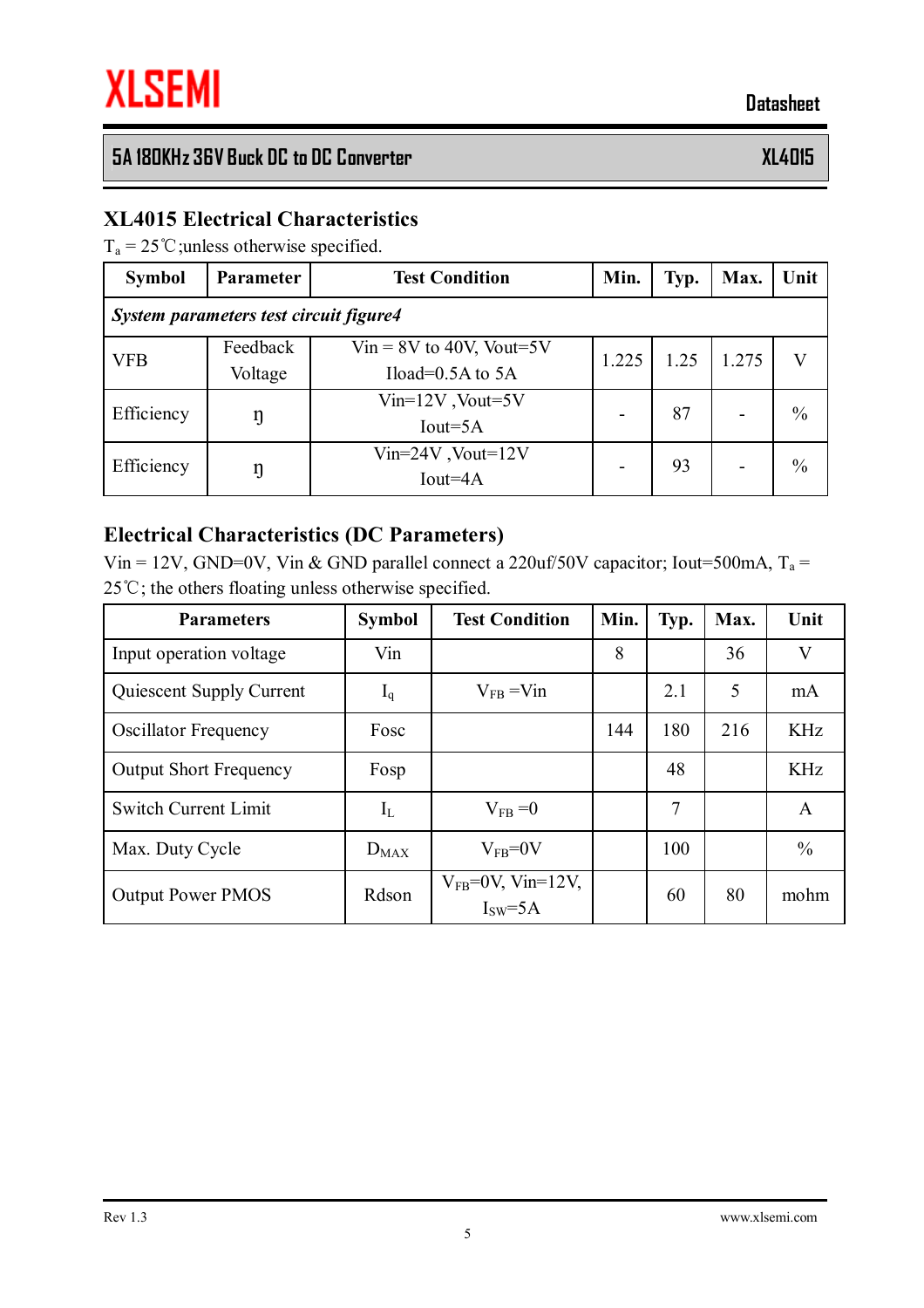## **5A 180KHz 36V Buck DC to DC Converter XL4015**

## **Typical System Application (VOUT=5V/5A)**



Figure5. XL4015 System Parameters Test Circuit (VIN=8V~36V, VOUT=5V/5A)



#### Efficiency VS Output current

Figure6. XL4015 System Efficiency Curve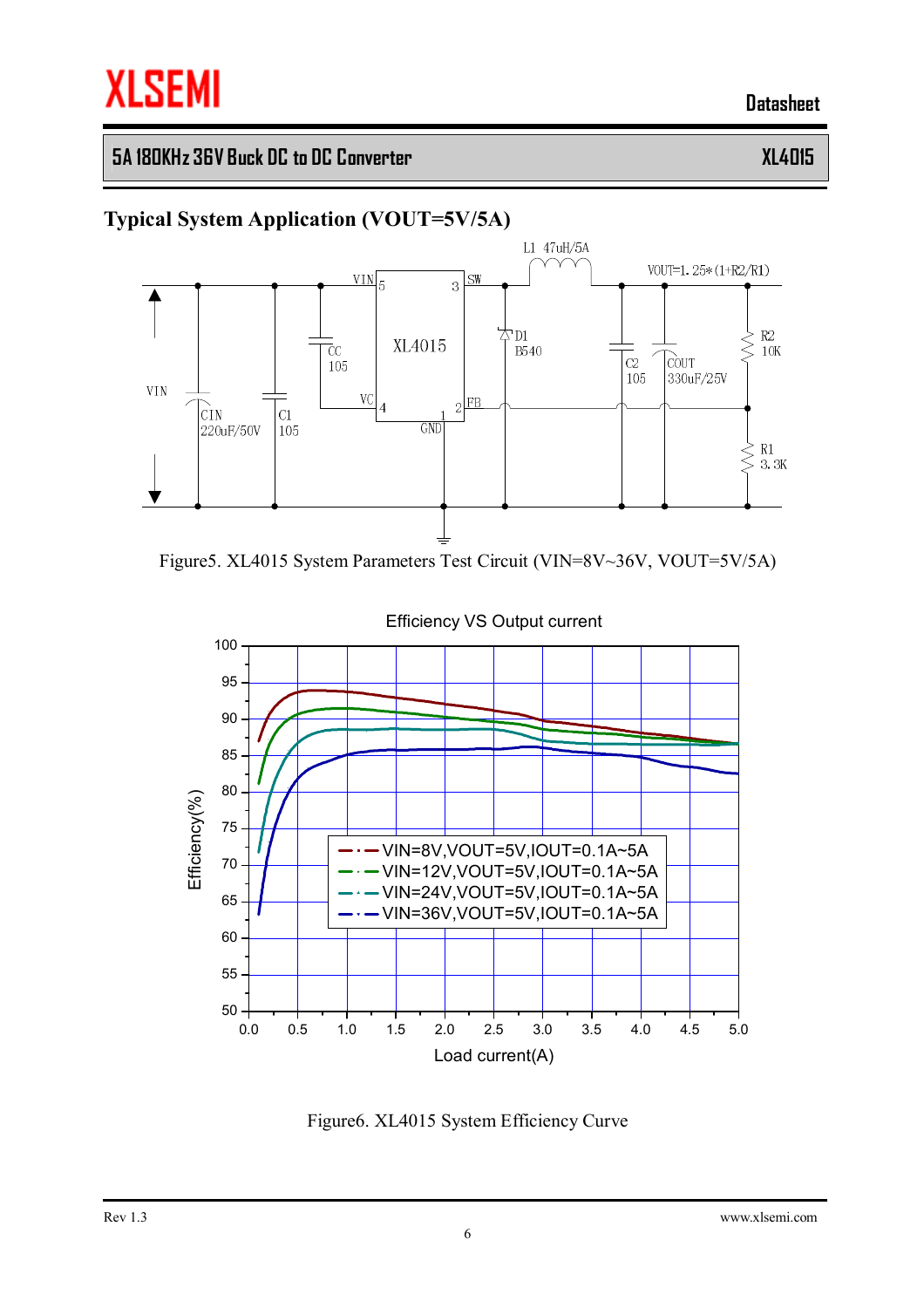## **5A 180KHz 36V Buck DC to DC Converter XL4015**

### **Typical System Application (VOUT=12V/4A)**







#### Efficiency VS Output current

Figure8. XL4015 System Efficiency Curve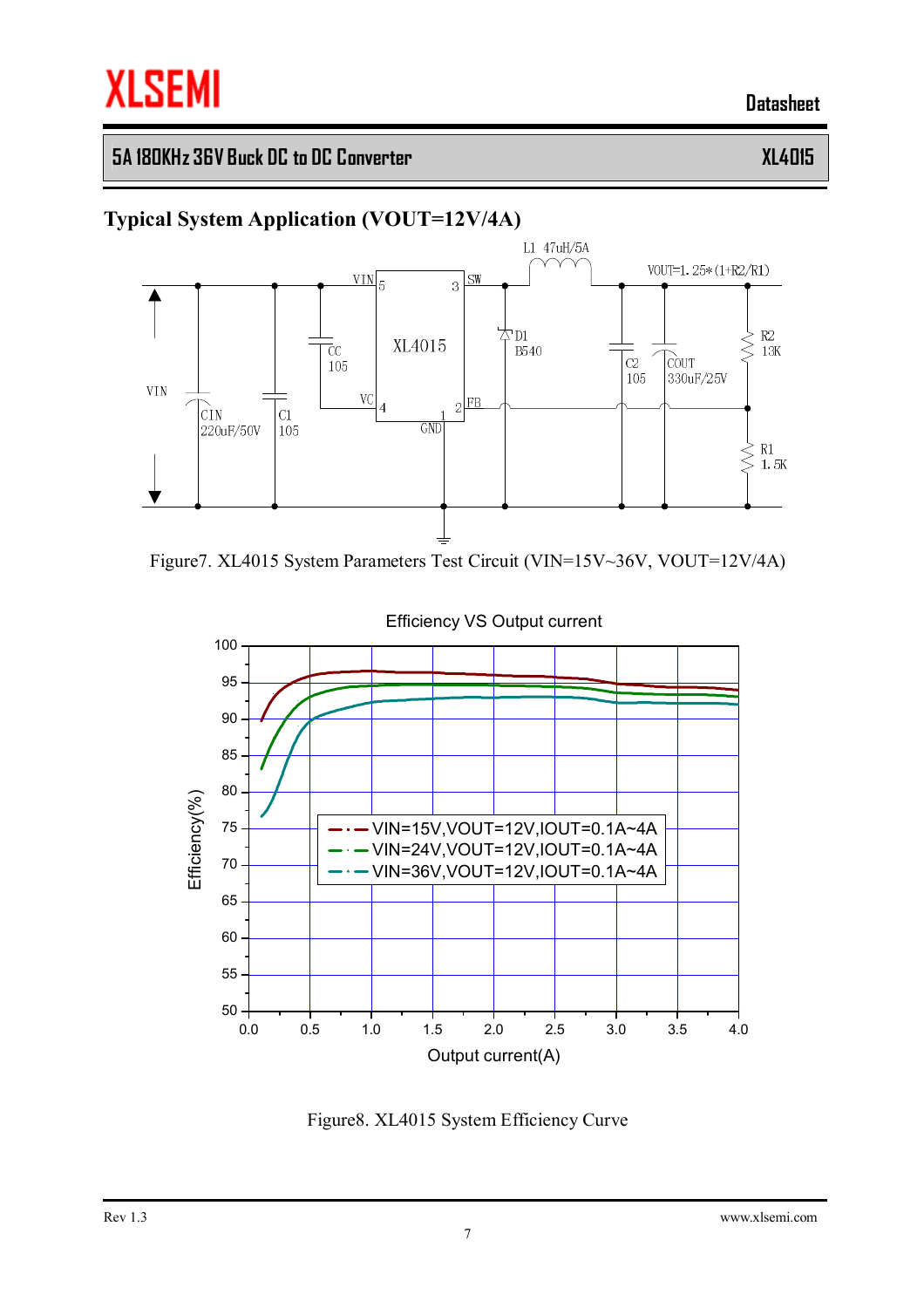## **5A 180KHz 36V Buck DC to DC Converter XL4015**

## **Typical System Application (TTL shutdown function)**

Logic level signals shutdown function can be used in typical system application with external components. When the TTL high voltage above 3.3V(referenced to ground, lower than VIN), the converter will shutdown, input current less than 5mA; when the TTL Low voltage below 0.8V(referenced to ground), the converter will turn on.



Figure9. XL4015 Typical Application Circuit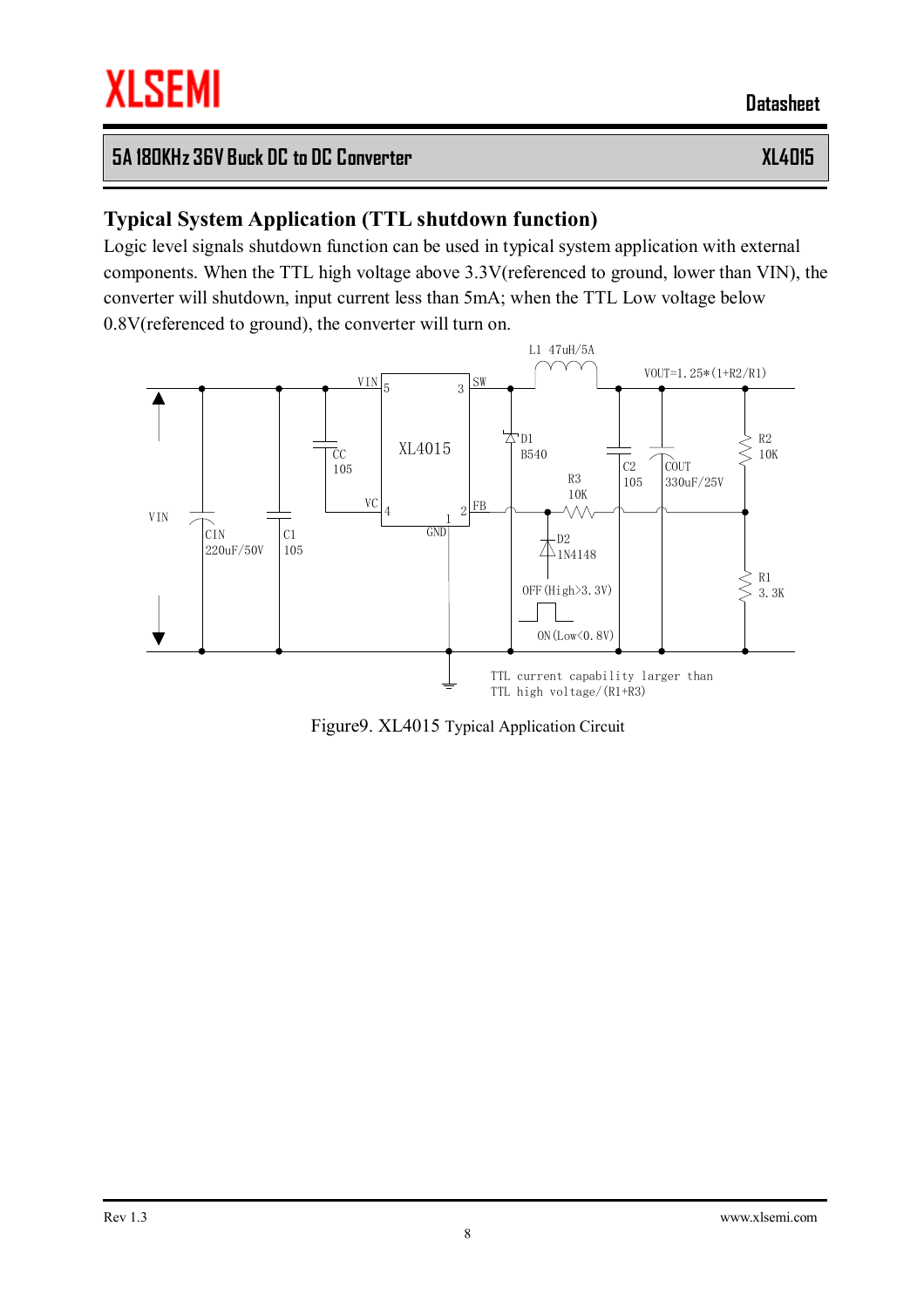# **5A 180KHz 36V Buck DC to DC Converter XL4015**

# **Schottky Diode Selection Table**

| Current | Surface    | Through    | VR (The same as system maximum input voltage) |               |               |               |               |
|---------|------------|------------|-----------------------------------------------|---------------|---------------|---------------|---------------|
|         | Mount      | Hole       |                                               |               |               |               |               |
|         |            |            | 20V                                           | 30V           | 40V           | 50V           | 60V           |
| 1A      |            | $\sqrt{ }$ | 1N5817                                        | 1N5818        | 1N5819        |               |               |
|         |            |            |                                               |               |               |               |               |
|         |            | $\sqrt{ }$ | 1N5820                                        | 1N5821        | 1N5822        |               |               |
|         |            | $\sqrt{ }$ | <b>MBR320</b>                                 | <b>MBR330</b> | <b>MBR340</b> | <b>MBR350</b> | <b>MBR360</b> |
| 3A      | $\sqrt{ }$ |            | <b>SK32</b>                                   | <b>SK33</b>   | <b>SK34</b>   | <b>SK35</b>   | <b>SK36</b>   |
|         | $\sqrt{ }$ |            |                                               | 30WQ03        | 30WQ04        | 30WQ05        |               |
|         |            | $\sqrt{ }$ |                                               | 31DQ03        | 31DQ04        | 31DQ05        |               |
|         |            | $\sqrt{ }$ | SR302                                         | SR303         | SR304         | SR305         | <b>SR306</b>  |
|         |            |            |                                               |               |               |               |               |
|         |            | $\sqrt{ }$ | 1N5823                                        | 1N5824        | 1N5825        |               |               |
|         |            | $\sqrt{ }$ | SR502                                         | <b>SR503</b>  | <b>SR504</b>  | <b>SR505</b>  | <b>SR506</b>  |
| 5A      |            | $\sqrt{2}$ | <b>SB520</b>                                  | <b>SB530</b>  | SB540         | <b>SB550</b>  | <b>SB560</b>  |
|         | $\sqrt{ }$ |            | <b>SK52</b>                                   | <b>SK53</b>   | <b>SK54</b>   | <b>SK55</b>   | <b>SK56</b>   |
|         | $\sqrt{ }$ |            |                                               | 50WQ03        | 50WQ04        | 50WQ05        |               |